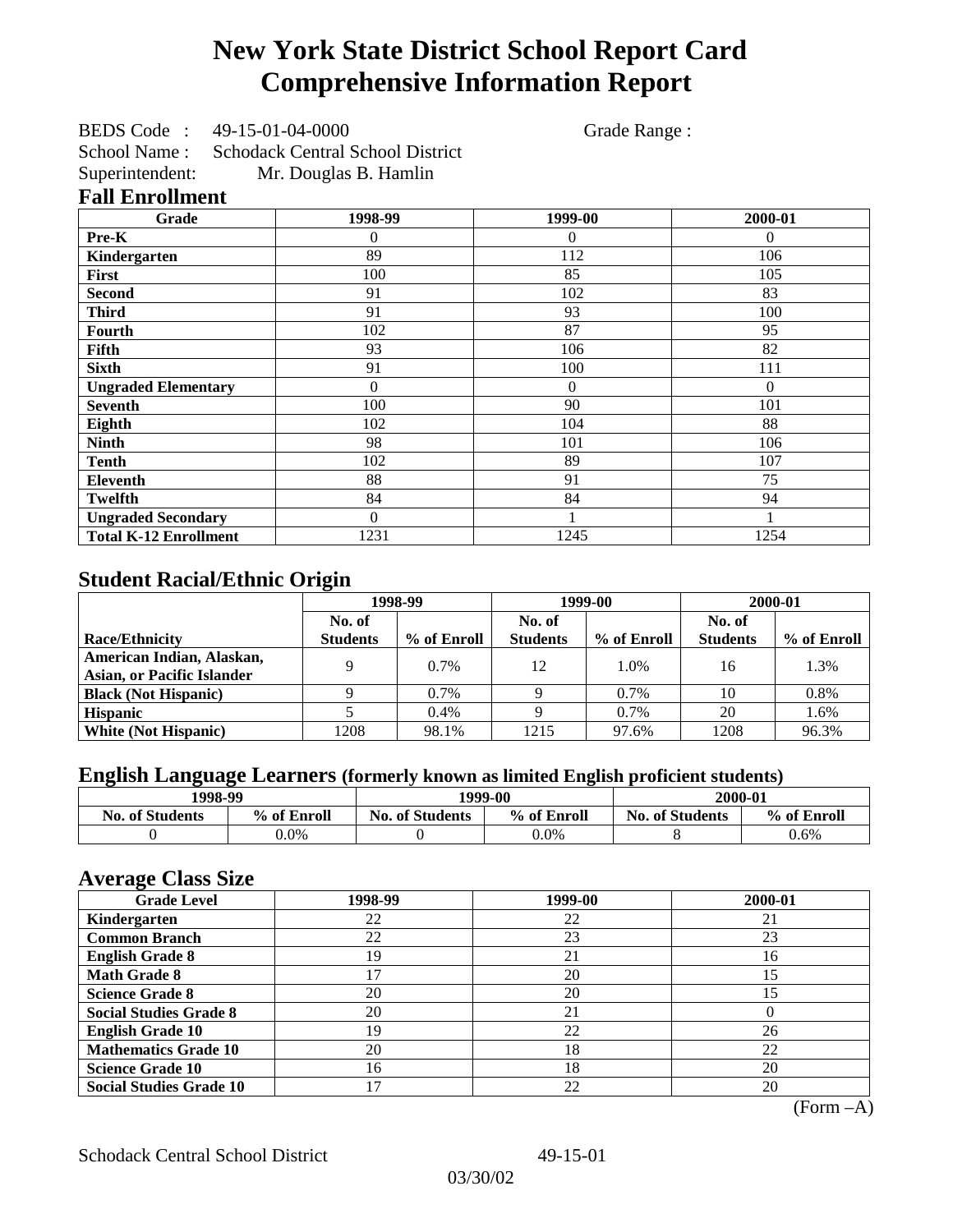## **District Need to Resource Capacity Category**

| <b>N/RC Category</b> | <b>Description</b>                                                  |
|----------------------|---------------------------------------------------------------------|
|                      | This is a school district with average student needs in relation to |
|                      | district resource capacity.                                         |

### **Similar School Group and Description**

| <b>Similar School Group</b> | <b>Description</b> |
|-----------------------------|--------------------|
| <b>NA</b>                   | <b>NA</b>          |
|                             |                    |

**All schools within the same N/RC category are divided into three similar groups defined by the percentage of students in the school who are eligible for the free lunch program and/or who are English Language Learners (formerly known as Limited English proficient).**

## **Attendance and Suspension**

|                               | 1997-98          |         |                  | 1998-99 | 1999-00         |         |
|-------------------------------|------------------|---------|------------------|---------|-----------------|---------|
|                               | $%$ of<br>No. of |         | $%$ of<br>No. of |         | No. of          | $%$ of  |
|                               | <b>Students</b>  | Enroll. | <b>Students</b>  | Enroll. | <b>Students</b> | Enroll. |
| <b>Annual Attendance Rate</b> |                  | 95.9%   |                  | 95.3%   |                 | 94.6%   |
| <b>Student Suspensions</b>    | 47               | 3.9%    | 38               | 3.1%    | 39              | 3.1%    |

### **Student Socioeconomic and Stability Indicators (Percent of Enrollment)**

|                          | 1998-99 | 1999-00   | 2000-01 |
|--------------------------|---------|-----------|---------|
| <b>Free Lunch</b>        | 8.0%    | 7.9%      | 8.4%    |
| <b>Reduced Lunch</b>     | 3.2%    | 2.4%      | 1.7%    |
| <b>Public Assistance</b> | N/A     | N/A       | N/A     |
| <b>Student Stability</b> | NA      | <b>NA</b> | NA      |

### **Staff Counts**

| 2000-01 |
|---------|
| 93      |
| 16      |
| 33      |
|         |
|         |
|         |

\*Teaching out of certification more than on an incidental basis.

(Form –B)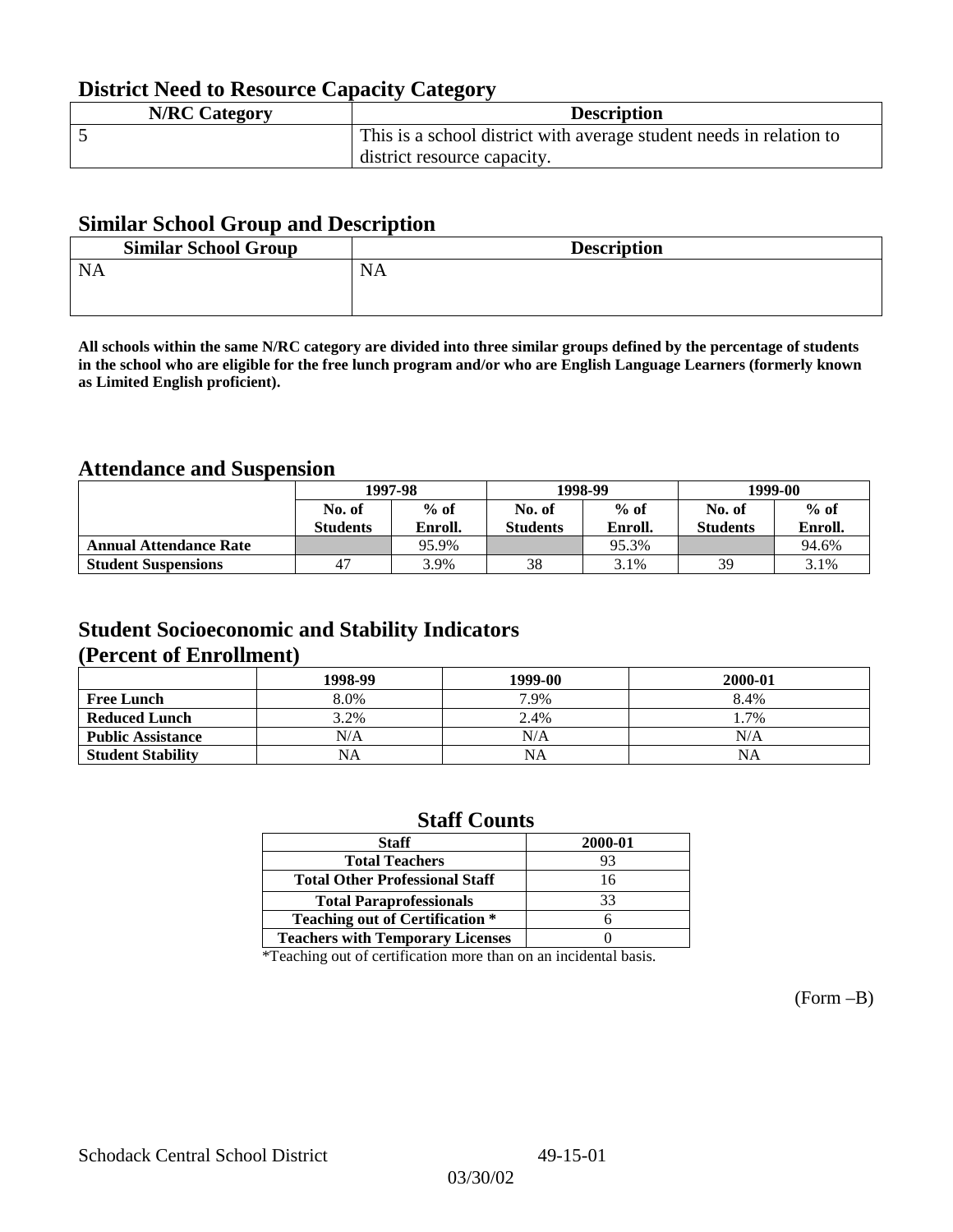# **High School Graduates and Dropouts**

|                  | --------------  |                 |                  |                 |                 |                  |                 |                 |
|------------------|-----------------|-----------------|------------------|-----------------|-----------------|------------------|-----------------|-----------------|
|                  | 1998-99         |                 | 1999-00          |                 |                 | 2000-01          |                 |                 |
|                  |                 | $\frac{0}{0}$   | $\frac{0}{0}$    |                 |                 |                  |                 | $\frac{0}{0}$   |
| Total            | <b>Regents</b>  | <b>Regents</b>  | Total            | <b>Regents</b>  | <b>Regents</b>  | Total            | <b>Regents</b>  | <b>Regents</b>  |
| <b>Graduates</b> | <b>Diplomas</b> | <b>Diplomas</b> | <b>Graduates</b> | <b>Diplomas</b> | <b>Diplomas</b> | <b>Graduates</b> | <b>Diplomas</b> | <b>Diplomas</b> |
| 84               |                 | 68%             | 81               | 55              | 68%             |                  | 65              | 71%             |

## **High School Graduates\* Earning Regents Diplomas (All Students)**

## **Distribution of 2000-01 Graduates (All Students)**

|                | To 4-vear | To 2-year | <b>To Other Post-</b> |                        |                   |       |
|----------------|-----------|-----------|-----------------------|------------------------|-------------------|-------|
|                | College   | College   | <b>Secondary</b>      | <b>To the Military</b> | <b>Employment</b> | Other |
| <b>Number</b>  | 42        | 36        |                       |                        |                   |       |
| <b>Percent</b> | 46%       | 40%       | 2%                    | 4%                     | 8%                | 0%    |

### **2000-01 High School Completers with Disabilities**

| Graduates* | <b>Regents</b><br><b>Diplomas</b> | <b>IEP Diplomas</b><br>or Certificates | <b>All 2000-01</b><br>completers |  |
|------------|-----------------------------------|----------------------------------------|----------------------------------|--|
| 'a         | b)                                |                                        | $(a+c)$                          |  |
|            |                                   |                                        |                                  |  |

\* Local Diplomas (including local diplomas with Regents endorsements)

### **High School Noncompletion Rates**

| ຼ                    | 1998-99         |         |                 | 1999-00 | 2000-01         |         |
|----------------------|-----------------|---------|-----------------|---------|-----------------|---------|
|                      | No. of          | $%$ of  | No. of          | $%$ of  | No. of          | $%$ of  |
|                      | <b>Students</b> | Enroll. | <b>Students</b> | Enroll. | <b>Students</b> | Enroll. |
| Dropped out          |                 | .9%     |                 | 0.5%    |                 | 0.8%    |
| Entered GED program* |                 | 0.0%    |                 | 0.3%    |                 | 1.3%    |

\* The number and percentage of students who entered an alternative program leading to a high school equivalency diploma during each school year.

 $(Form - C)$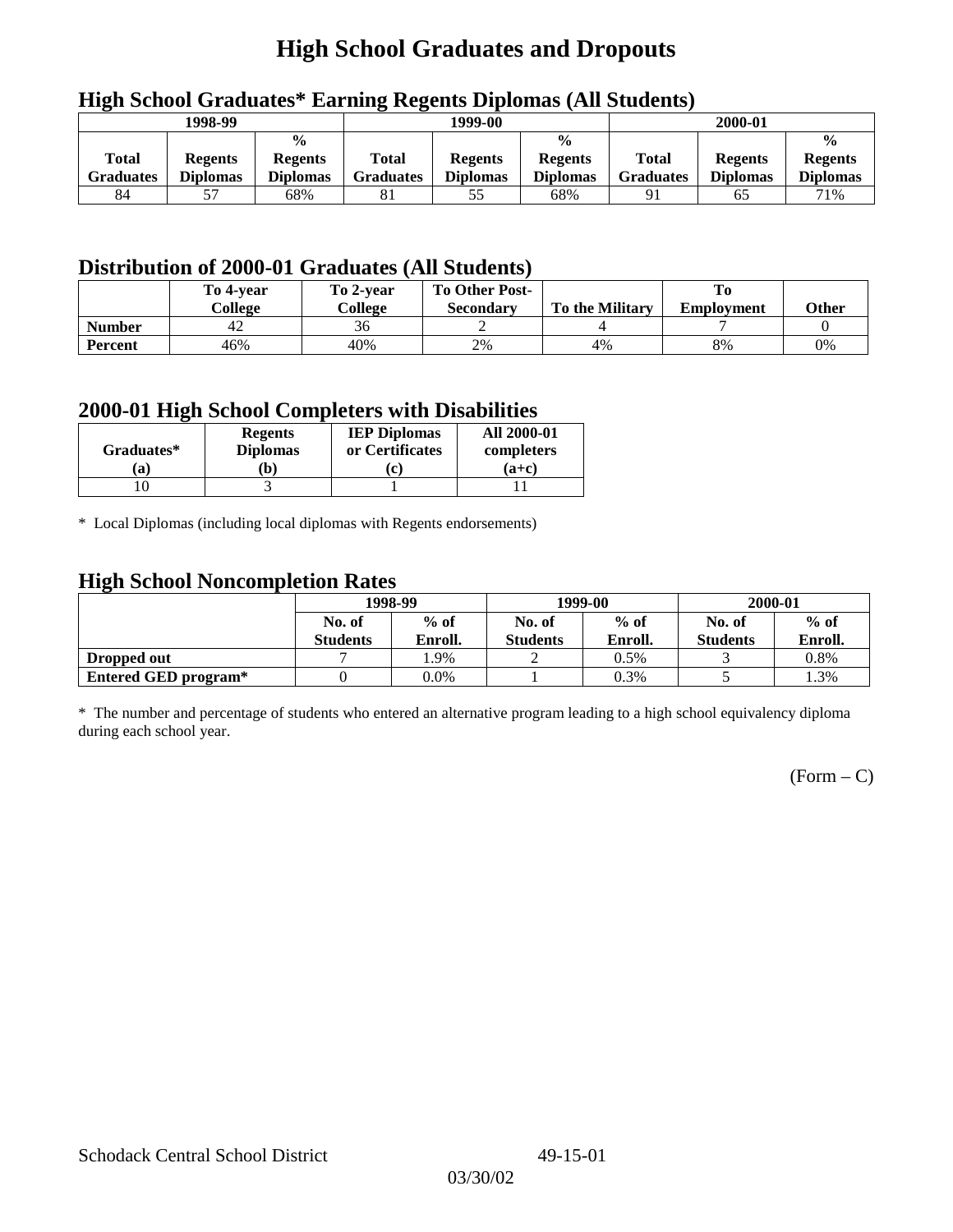# **Second Language Proficiency Examinations**

|                | 1998-99    |           |                   | 1999-00   | 2000-01    |           |  |
|----------------|------------|-----------|-------------------|-----------|------------|-----------|--|
| <b>Test</b>    | No. Tested | % Passing | <b>No. Tested</b> | % Passing | No. Tested | % Passing |  |
| French         |            | 0%        |                   | $0\%$     |            | 0%        |  |
| <b>German</b>  |            | 0%        |                   | 0%        |            | 0%        |  |
| <b>Italian</b> |            | 0%        |                   | 0%        |            | 0%        |  |
| Latin          |            | 0%        |                   | 0%        |            | 0%        |  |
| <b>Spanish</b> |            | 0%        | 22                | 100%      |            | 100%      |  |

### **General Education Students**

#### **Students with Disabilities**

|                | 1998-99    |           |                   | 1999-00   | 2000-01    |           |  |
|----------------|------------|-----------|-------------------|-----------|------------|-----------|--|
| <b>Test</b>    | No. Tested | % Passing | <b>No. Tested</b> | % Passing | No. Tested | % Passing |  |
| French         |            | 0%        |                   | 0%        |            | 0%        |  |
| <b>German</b>  |            | 0%        |                   | $0\%$     |            | 0%        |  |
| Italian        |            | 0%        |                   | 0%        |            | 0%        |  |
| Latin          |            | 0%        |                   | $0\%$     |            | 0%        |  |
| <b>Spanish</b> |            | 0%        |                   | 0%        |            |           |  |

**School reports contain data for students with disabilities for the 1999-00 and 2000-01 school years only because of changes in data collection procedures; 1998-99 data do not appear. District reports contain data for all students with disabilities enrolled in the district for the 1998-99, 1999-00 and 2000-01 school years.**

(Form – D)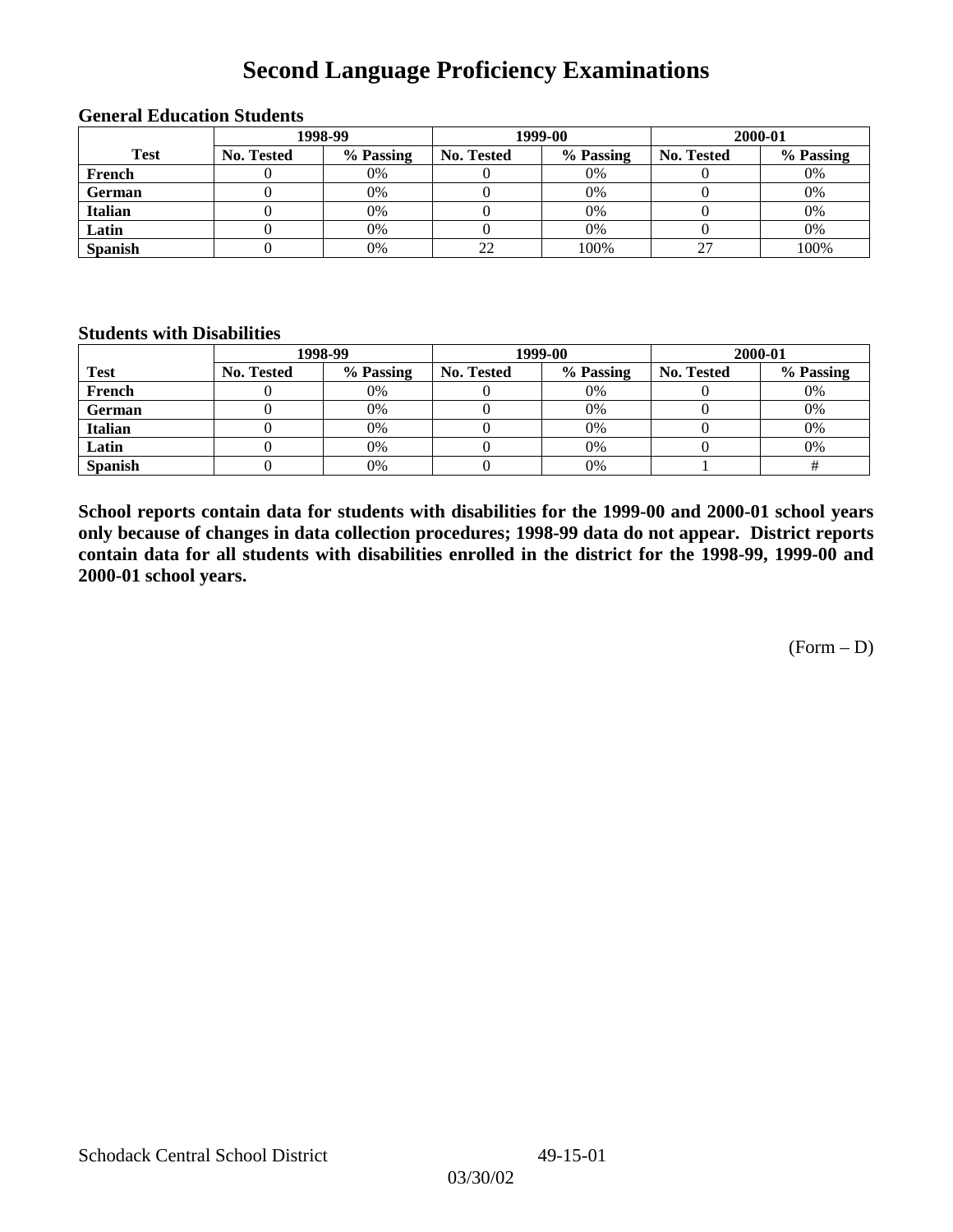## **Regents Competency Tests**

|                       | 1998-99    |           |            | 1999-00   | 2000-01    |           |  |
|-----------------------|------------|-----------|------------|-----------|------------|-----------|--|
| <b>Test</b>           | No. Tested | % Passing | No. Tested | % Passing | No. Tested | % Passing |  |
| <b>Math</b>           |            |           |            | 0%        |            | 0%        |  |
| <b>Science</b>        |            | 100%      |            |           |            | 0%        |  |
| <b>Reading</b>        |            | 0%        |            | 0%        |            | 0%        |  |
| Writing               |            | 0%        |            | 0%        |            | 0%        |  |
| <b>Global Studies</b> |            | 75%       |            |           |            |           |  |
| US Hist & Gov't.      | 10         | 70%       |            | 86%       |            |           |  |

#### **General Education Students**

#### **Students with Disabilities**

|                       |                   | 1998-99   | 1999-00    |           | 2000-01           |           |
|-----------------------|-------------------|-----------|------------|-----------|-------------------|-----------|
| <b>Test</b>           | <b>No. Tested</b> | % Passing | No. Tested | % Passing | <b>No. Tested</b> | % Passing |
| <b>Math</b>           |                   | 71%       |            | 100%      |                   | 80%       |
| <b>Science</b>        |                   |           |            |           |                   |           |
| <b>Reading</b>        |                   | #         |            |           |                   | 0%        |
| Writing               |                   | $0\%$     |            |           |                   | 0%        |
| <b>Global Studies</b> |                   | 57%       |            | 83%       |                   |           |
| US Hist & Gov't.      |                   |           |            | 38%       |                   | 100%      |

**School reports contain data for students with disabilities for the 1999-00 and 2000-01 school years only because of changes in data collection procedures; 1998-99 data do not appear. District reports contain data for all students with disabilities enrolled in the district for the 1998-99, 1999-00 and 2000-01 school years.**

(Form –E)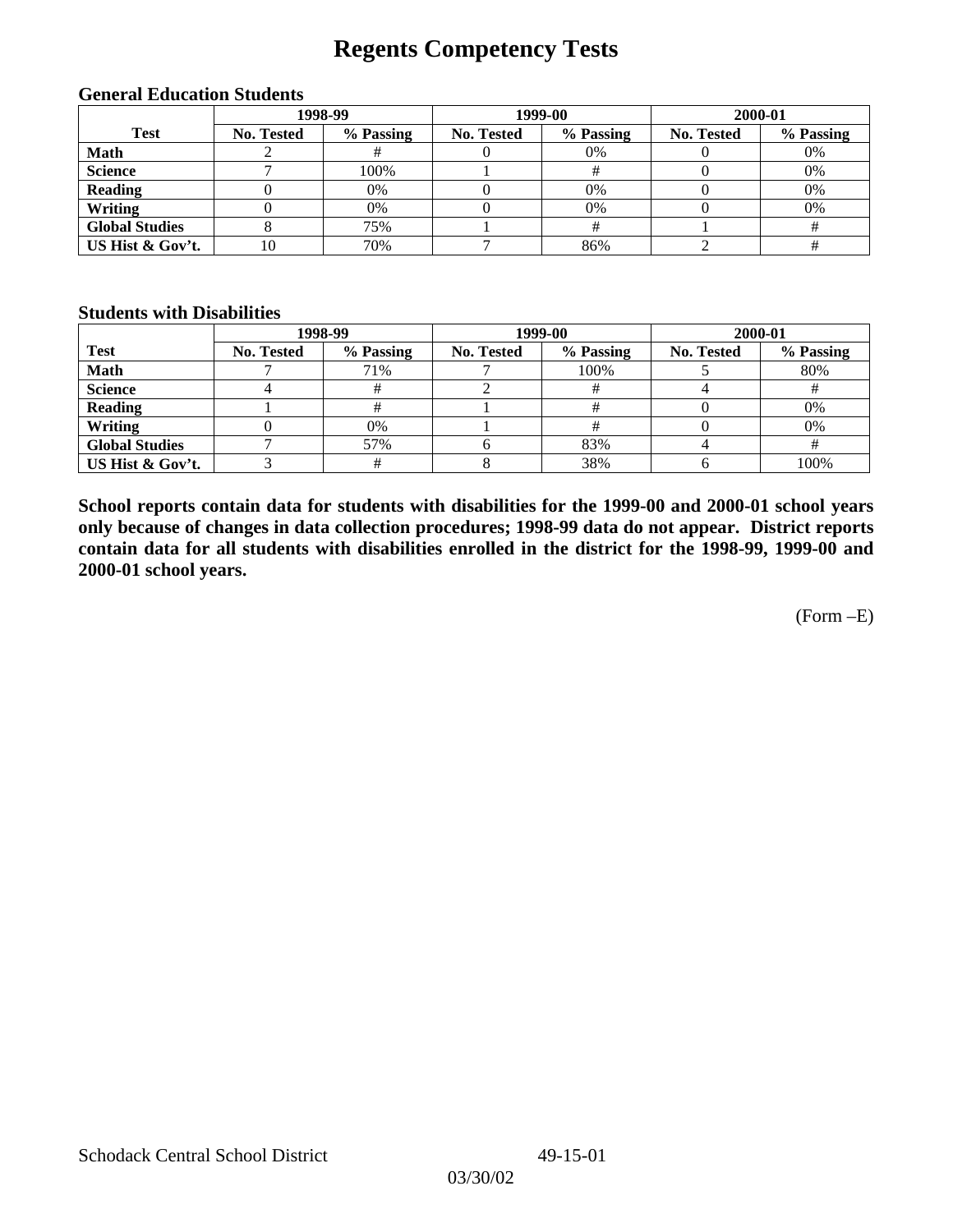|                                                                                | <b>All Students</b> |                                                        |                 | <b>Students with Disabilities</b> |                  |                          |  |  |
|--------------------------------------------------------------------------------|---------------------|--------------------------------------------------------|-----------------|-----------------------------------|------------------|--------------------------|--|--|
|                                                                                | 1999                | 2000                                                   | 2001            | 1999                              | 2000             | 2001                     |  |  |
|                                                                                |                     | <b>Comprehensive English</b>                           |                 |                                   |                  |                          |  |  |
| Number Tested                                                                  | 84                  | 92                                                     | 83              | $\,8\,$                           | 10               | 5                        |  |  |
| Number scoring 55 to 100                                                       | 83                  | 91                                                     | 82              | $\overline{8}$                    | 9                | 5                        |  |  |
| Number scoring 65 to 100                                                       | 78                  | 88                                                     | 76              | 8                                 | 7                | 3                        |  |  |
| Number scoring 85 to 100                                                       | 18                  | 12                                                     | 43              | $\overline{0}$                    | $\overline{0}$   | $\overline{0}$           |  |  |
| Percentage of Tested Scoring 55-100                                            | 99%                 | 99%                                                    | 99%             | 100%                              | 90%              | 100%                     |  |  |
| Percentage of Tested Scoring 65-100                                            | 93%                 | 96%                                                    | 92%             | 100%                              | 70%              | 60%                      |  |  |
| Percentage of Tested Scoring 85-100                                            | 21%                 | 13%                                                    | 52%             | $0\%$                             | 0%               | $0\%$                    |  |  |
|                                                                                |                     | Math I                                                 |                 |                                   |                  |                          |  |  |
| Number Tested<br>$\mathfrak{Z}$<br>9<br>9<br>103<br>$27\,$<br>$\boldsymbol{0}$ |                     |                                                        |                 |                                   |                  |                          |  |  |
| Number scoring 55 to 100                                                       | 90                  | 10                                                     | #               | $\overline{4}$                    | $\overline{2}$   | $\boldsymbol{0}$         |  |  |
| Number scoring 65 to 100                                                       | 82                  | 6                                                      | $\frac{1}{2}$   | 3                                 | $\overline{c}$   | $\boldsymbol{0}$         |  |  |
| Number scoring 85 to 100                                                       | $\overline{39}$     | $\overline{2}$                                         | #               | $\overline{0}$                    | $\overline{0}$   | $\overline{0}$           |  |  |
| Percentage of Tested Scoring 55-100                                            | 87%                 | 37%                                                    | #               | 44%                               | 22%              | 0%                       |  |  |
| Percentage of Tested Scoring 65-100                                            | 80%                 | 22%                                                    | $\overline{\#}$ | 33%                               | 22%              | 0%                       |  |  |
| Percentage of Tested Scoring 85-100                                            | 38%                 | 7%                                                     | $\#$            | 0%                                | 0%               | 0%                       |  |  |
| Math A                                                                         |                     |                                                        |                 |                                   |                  |                          |  |  |
| Number Tested                                                                  | $\boldsymbol{0}$    | $\mathbf{0}$                                           | 91              | $\boldsymbol{0}$                  | $\boldsymbol{0}$ | $\overline{2}$           |  |  |
| Number scoring 55 to 100                                                       | $\overline{0}$      | $\overline{0}$                                         | $\overline{82}$ | $\overline{0}$                    | $\overline{0}$   | $\overline{+}$           |  |  |
| Number scoring 65 to 100                                                       | $\mathbf{0}$        | $\mathbf{0}$                                           | 76              | $\boldsymbol{0}$                  | $\boldsymbol{0}$ | #                        |  |  |
| Number scoring 85 to 100                                                       | $\overline{0}$      | $\overline{0}$                                         | 34              | $\mathbf{0}$                      | $\mathbf{0}$     | $\overline{\overline{}}$ |  |  |
| Percentage of Tested Scoring 55-100                                            | 0%                  | 0%                                                     | 90%             | 0%                                | 0%               | #                        |  |  |
| Percentage of Tested Scoring 65-100                                            | 0%                  | 0%                                                     | 84%             | 0%                                | 0%               | $\overline{\#}$          |  |  |
| Percentage of Tested Scoring 85-100                                            | 0%                  | 0%                                                     | 37%             | 0%                                | 0%               | $\overline{+}$           |  |  |
|                                                                                |                     | <b>Global Studies (last administered January 2000)</b> |                 |                                   |                  |                          |  |  |
| <b>Number Tested</b>                                                           | 81                  | 1                                                      |                 | $\overline{4}$                    | $\mathbf{0}$     |                          |  |  |
| Number scoring 55 to 100                                                       | 80                  | $\overline{\#}$                                        |                 | $\overline{\#}$                   | $\mathbf{0}$     |                          |  |  |
| Number scoring 65 to 100                                                       | 80                  | $\frac{1}{2}$                                          |                 | $\#$                              | $\mathbf{0}$     |                          |  |  |
| Number scoring 85 to 100                                                       | $\overline{50}$     | $\#$                                                   |                 | #                                 | $\Omega$         |                          |  |  |
| Percentage of Tested Scoring 55-100                                            | 99%                 | $\#$                                                   |                 | $\overline{\#}$                   | 0%               |                          |  |  |
| Percentage of Tested Scoring 65-100                                            | 99%                 | $\frac{1}{2}$                                          |                 | #                                 | 0%               |                          |  |  |
| Percentage of Tested Scoring 85-100                                            | 62%                 | #                                                      |                 | #                                 | 0%               |                          |  |  |
| Global History and Geography (first administered June 2000)                    |                     |                                                        |                 |                                   |                  |                          |  |  |
| Number Tested                                                                  |                     | 85                                                     | 99              |                                   | 6                | 6                        |  |  |
| Number scoring 55 to 100                                                       |                     | 79                                                     | 98              |                                   | $\overline{5}$   | $\overline{5}$           |  |  |
| Number scoring 65 to 100                                                       |                     | $\overline{73}$                                        | 91              |                                   | $\overline{4}$   | $\overline{3}$           |  |  |
| Number scoring 85 to 100                                                       |                     | 25                                                     | 42              |                                   | $\overline{0}$   | $\overline{0}$           |  |  |
| Percentage of Tested Scoring 55-100                                            |                     | 93%                                                    | 99%             |                                   | 83%              | 83%                      |  |  |
| Percentage of Tested Scoring 65-100                                            |                     | 86%                                                    | 92%             |                                   | 67%              | 50%                      |  |  |
| Percentage of Tested Scoring 85-100                                            |                     | 29%                                                    | 42%             |                                   | 0%               | 0%                       |  |  |

 $(Form - G)$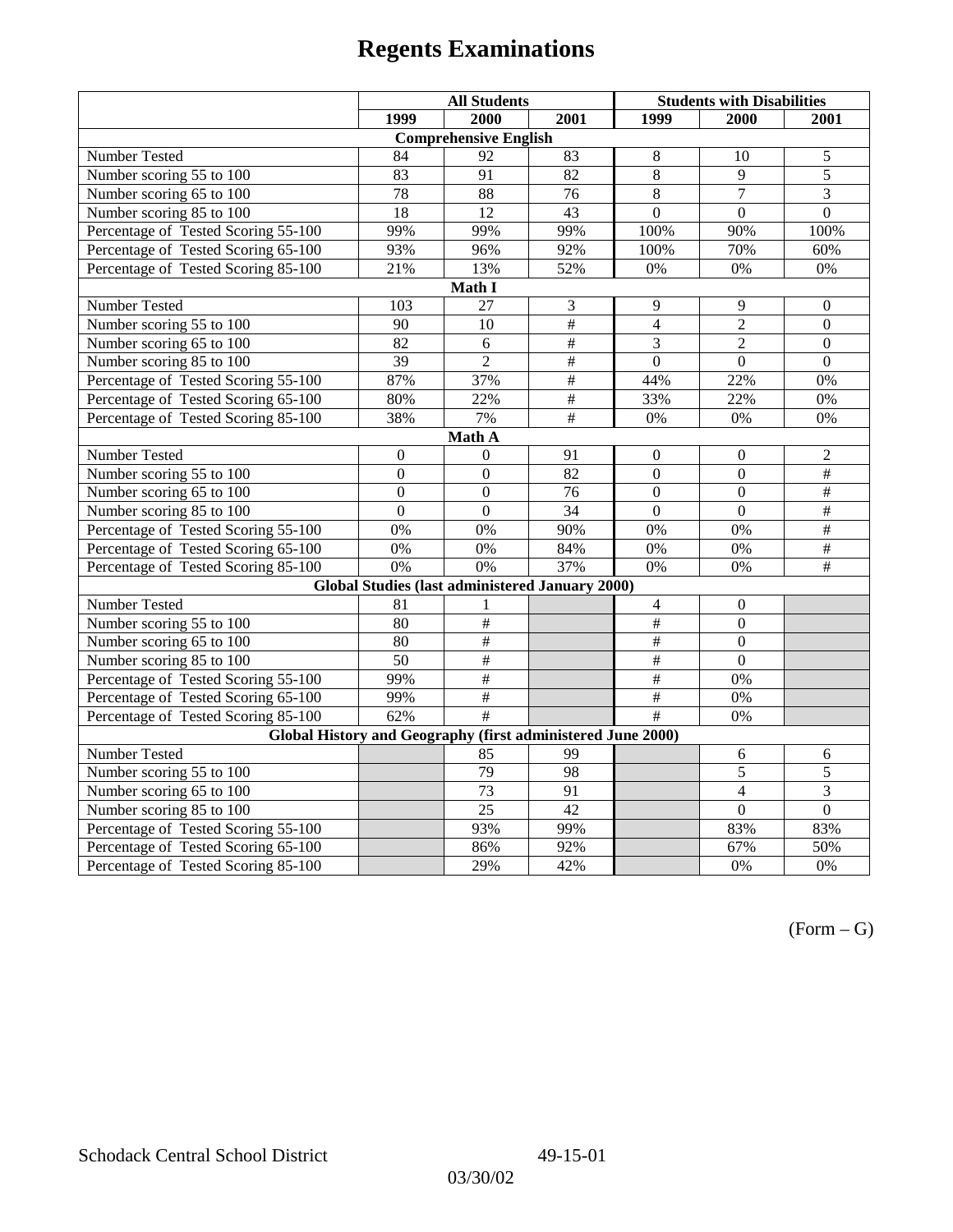|                                                              |      | <b>All Students</b> |      | <b>Students with Disabilities</b> |      |          |
|--------------------------------------------------------------|------|---------------------|------|-----------------------------------|------|----------|
|                                                              | 1999 | 2000                | 2001 | 1999                              | 2000 | 2001     |
| U.S. History and Government (last administered January 2001) |      |                     |      |                                   |      |          |
| Number Tested                                                | 74   | 84                  | 9    |                                   | 4    | $\Omega$ |
| Number scoring 55 to 100                                     | 69   | 81                  | 9    | $\#$                              | #    | $\theta$ |
| Number scoring 65 to 100                                     | 63   | 76                  | 8    | $\#$                              | $\#$ | $\theta$ |
| Number scoring 85 to 100                                     | 16   | 19                  |      | $\#$                              | $\#$ | $\Omega$ |
| Percentage of Tested Scoring 55-100                          | 93%  | 96%                 | 100% | #                                 | #    | 0%       |
| Percentage of Tested Scoring 65-100                          | 85%  | 90%                 | 89%  | #                                 | #    | $0\%$    |
| Percentage of Tested Scoring 85-100                          | 22%  | 23%                 | 11%  | #                                 | #    | $0\%$    |
| U.S. History and Government (first administered June 2001)   |      |                     |      |                                   |      |          |
| Number Tested                                                |      |                     | 85   |                                   |      | 5        |
| Number scoring 55 to 100                                     |      |                     | 76   |                                   |      | 3        |
| Number scoring 65 to 100                                     |      |                     | 68   |                                   |      | $\theta$ |
| Number scoring 85 to 100                                     |      |                     | 31   |                                   |      | $\Omega$ |
| Percentage of Tested Scoring 55-100                          |      |                     | 89%  |                                   |      | 60%      |
| Percentage of Tested Scoring 65-100                          |      |                     | 80%  |                                   |      | 0%       |
| Percentage of Tested Scoring 85-100                          |      |                     | 36%  |                                   |      | 0%       |

(Form – H)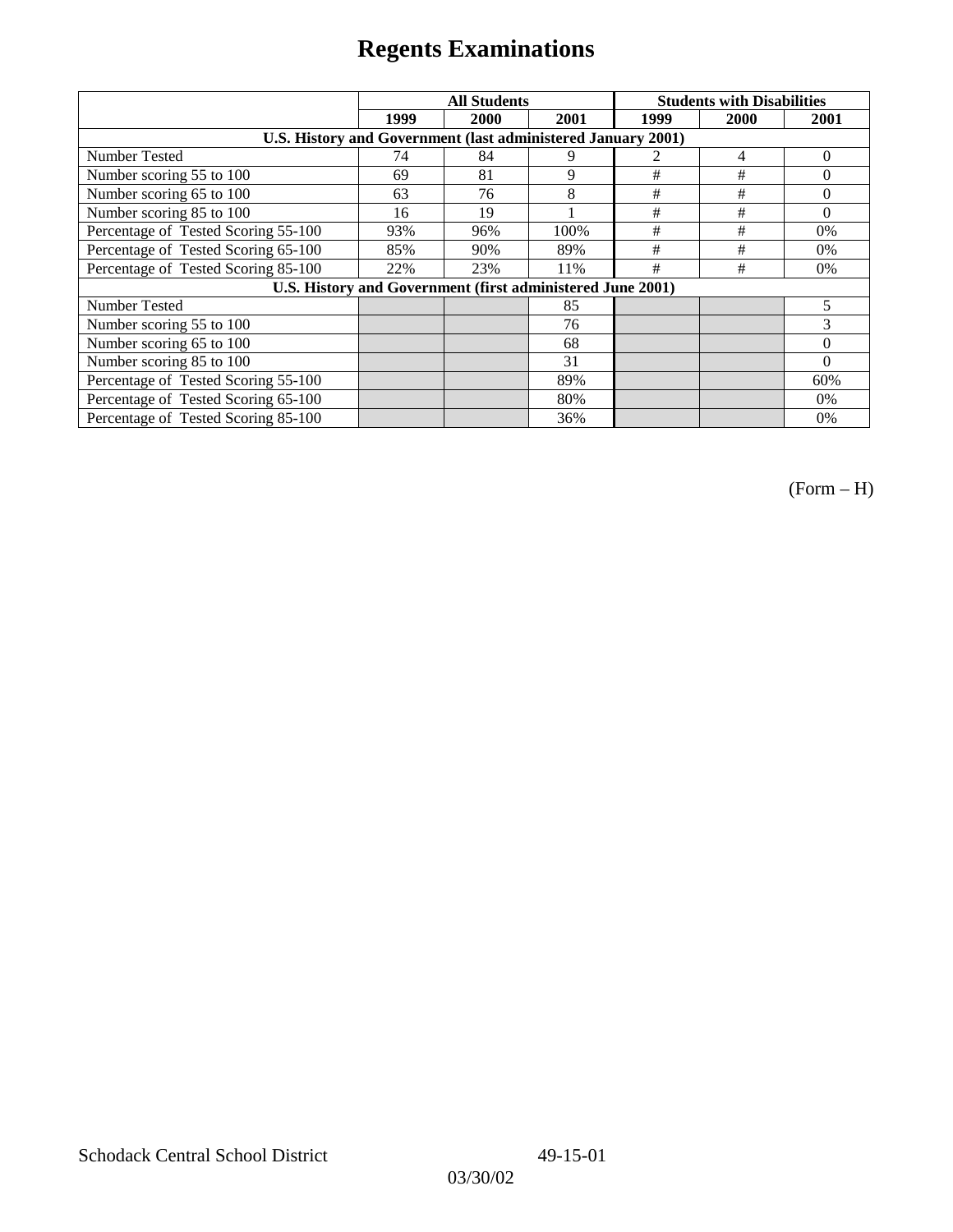# **Average Grade Enrollment**

### **All Students**

| Year | Grade 9<br><b>Enrollment</b><br>(June) | Grade 10<br><b>Enrollment</b><br>(June) | Grade 11<br><b>Enrollment</b><br>(June) | Grade 12<br><b>Enrollment</b><br>(June) | $AGE^*$ |
|------|----------------------------------------|-----------------------------------------|-----------------------------------------|-----------------------------------------|---------|
| 1999 | 93                                     | 07                                      | 83                                      | 86                                      | 90      |
| 2000 | 106                                    | 89                                      | 89                                      | 86                                      | 93      |
| 2001 | 103                                    | 100                                     | 79                                      | 92                                      | 94      |

\* In schools with no grade 9 - 12 enrollment, AGE is the grade 8 enrollment

#### **Students with Disabilities**

| Year | Grade 9<br><b>Enrollment</b><br>(June) | Grade 10<br><b>Enrollment</b><br>(June) | Grade 11<br><b>Enrollment</b><br>(June) | Grade 12<br><b>Enrollment</b><br>(June) | $AGE^*$ |
|------|----------------------------------------|-----------------------------------------|-----------------------------------------|-----------------------------------------|---------|
|      |                                        |                                         |                                         |                                         |         |
| 1999 |                                        |                                         |                                         |                                         |         |
| 2000 |                                        |                                         |                                         |                                         |         |
| 2001 | 10                                     |                                         |                                         | 10                                      |         |

\* In schools with no grade 9 - 12 enrollment, AGE is the grade 8 enrollment

(Form – I)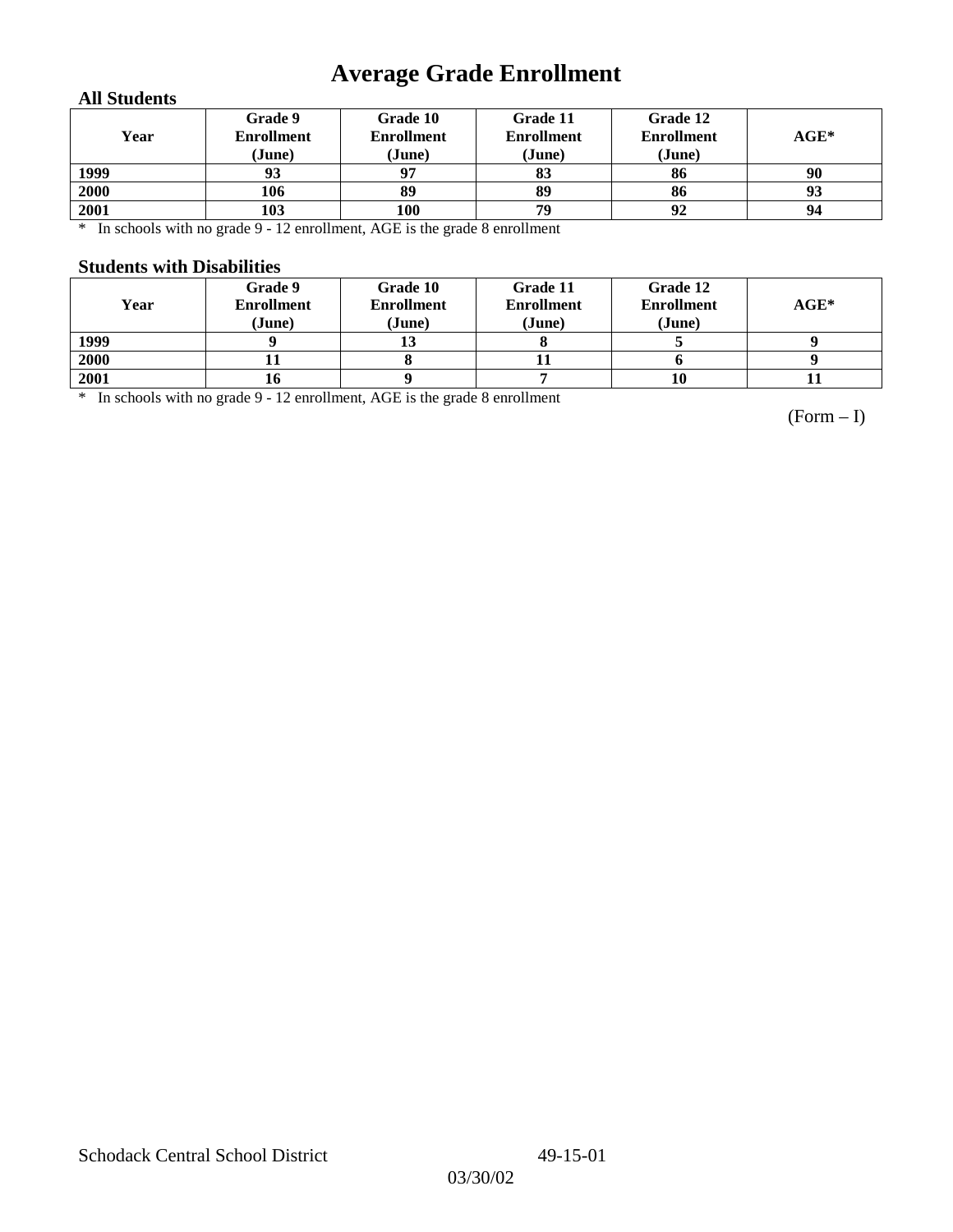|                                       | <b>All Students</b> |                              |                 | <b>Students with Disabilities</b> |                  |                  |
|---------------------------------------|---------------------|------------------------------|-----------------|-----------------------------------|------------------|------------------|
|                                       | 1999                | 2000                         | 2001            | 1999                              | 2000             | 2001             |
| <b>Average Grade Enrollment (AGE)</b> | 90                  | 93                           | 94              | 9                                 | 9                | 11               |
|                                       |                     | <b>Comprehensive French</b>  |                 |                                   |                  |                  |
| Number Tested                         | 13                  | 18                           | $\overline{22}$ | $\Omega$                          | $\boldsymbol{0}$ | $\boldsymbol{0}$ |
| Number scoring 55 to 100              | 13                  | 18                           | 21              | $\overline{0}$                    | $\mathbf{0}$     | $\boldsymbol{0}$ |
| Number scoring 65 to 100              | 13                  | 16                           | 20              | $\overline{0}$                    | $\overline{0}$   | $\mathbf{0}$     |
| Number scoring 85 to 100              | 10                  | 13                           | $\tau$          | $\theta$                          | $\Omega$         | $\Omega$         |
| Percentage of AGE Tested              | 14%                 | 19%                          | 23%             | 0%                                | 0%               | 0%               |
| Percentage of AGE Scoring 55-100      | 14%                 | 19%                          | 22%             | 0%                                | 0%               | 0%               |
| Percentage of AGE Scoring 65-100      | 14%                 | 17%                          | 21%             | 0%                                | 0%               | 0%               |
| Percentage of AGE Scoring 85-100      | 11%                 | 14%                          | 7%              | 0%                                | 0%               | $0\%$            |
| Percentage of Tested Scoring 65-100   | 100%                | 89%                          | 91%             | $\overline{0\%}$                  | 0%               | 0%               |
|                                       |                     | <b>Comprehensive Italian</b> |                 |                                   |                  |                  |
| Number Tested                         | $\theta$            | $\theta$                     | $\mathbf{0}$    | $\overline{0}$                    | $\theta$         | $\overline{0}$   |
| Number scoring 55 to 100              | $\Omega$            | $\boldsymbol{0}$             | $\Omega$        | $\overline{0}$                    | $\Omega$         | $\boldsymbol{0}$ |
| Number scoring 65 to 100              | $\mathbf{0}$        | $\overline{0}$               | $\overline{0}$  | $\overline{0}$                    | $\overline{0}$   | $\mathbf{0}$     |
| Number scoring 85 to 100              | $\overline{0}$      | $\overline{0}$               | $\overline{0}$  | $\overline{0}$                    | $\overline{0}$   | $\overline{0}$   |
| Percentage of AGE Tested              | 0%                  | 0%                           | 0%              | 0%                                | 0%               | 0%               |
| Percentage of AGE Scoring 55-100      | 0%                  | 0%                           | 0%              | 0%                                | 0%               | 0%               |
| Percentage of AGE Scoring 65-100      | 0%                  | 0%                           | 0%              | 0%                                | 0%               | 0%               |
| Percentage of AGE Scoring 85-100      | 0%                  | 0%                           | 0%              | 0%                                | 0%               | 0%               |
| Percentage of Tested Scoring 65-100   | 0%                  | 0%                           | 0%              | 0%                                | 0%               | 0%               |
|                                       |                     | <b>Comprehensive German</b>  |                 |                                   |                  |                  |
| Number Tested                         | $\Omega$            | $\mathbf{0}$                 | $\mathbf{0}$    | $\overline{0}$                    | $\mathbf{0}$     | $\boldsymbol{0}$ |
| Number scoring 55 to 100              | $\mathbf{0}$        | $\mathbf{0}$                 | $\overline{0}$  | $\overline{0}$                    | $\Omega$         | $\mathbf{0}$     |
| Number scoring 65 to 100              | $\mathbf{0}$        | $\mathbf{0}$                 | $\overline{0}$  | $\overline{0}$                    | $\mathbf{0}$     | $\mathbf{0}$     |
| Number scoring 85 to 100              | $\overline{0}$      | $\overline{0}$               | $\overline{0}$  | $\overline{0}$                    | $\mathbf{0}$     | $\mathbf{0}$     |
| Percentage of AGE Tested              | 0%                  | 0%                           | 0%              | 0%                                | 0%               | 0%               |
| Percentage of AGE Scoring 55-100      | 0%                  | 0%                           | 0%              | 0%                                | 0%               | 0%               |
| Percentage of AGE Scoring 65-100      | 0%                  | 0%                           | 0%              | 0%                                | 0%               | 0%               |
| Percentage of AGE Scoring 85-100      | 0%                  | 0%                           | 0%              | 0%                                | 0%               | 0%               |
| Percentage of Tested Scoring 65-100   | 0%                  | 0%                           | 0%              | 0%                                | 0%               | 0%               |
|                                       |                     | <b>Comprehensive Hebrew</b>  |                 |                                   |                  |                  |
| Number Tested                         | $\mathbf{0}$        | $\theta$                     | $\overline{0}$  | $\boldsymbol{0}$                  | $\boldsymbol{0}$ | $\boldsymbol{0}$ |
| Number scoring 55 to 100              | $\overline{0}$      | $\overline{0}$               | $\overline{0}$  | $\overline{0}$                    | $\overline{0}$   | $\overline{0}$   |
| Number scoring 65 to 100              | $\mathbf{0}$        | $\mathbf{0}$                 | $\Omega$        | $\theta$                          | $\Omega$         | $\mathbf{0}$     |
| Number scoring 85 to 100              | $\mathbf{0}$        | $\mathbf{0}$                 | $\overline{0}$  | $\mathbf{0}$                      | $\mathbf{0}$     | $\mathbf{0}$     |
| Percentage of AGE Tested              | 0%                  | 0%                           | 0%              | 0%                                | 0%               | 0%               |
| Percentage of AGE Scoring 55-100      | 0%                  | 0%                           | 0%              | 0%                                | 0%               | 0%               |
| Percentage of AGE Scoring 65-100      | 0%                  | 0%                           | 0%              | $0\%$                             | 0%               | 0%               |
| Percentage of AGE Scoring 85-100      | 0%                  | 0%                           | 0%              | 0%                                | 0%               | 0%               |
| Percentage of Tested Scoring 65-100   | 0%                  | 0%                           | 0%              | 0%                                | 0%               | 0%               |

(Form –J)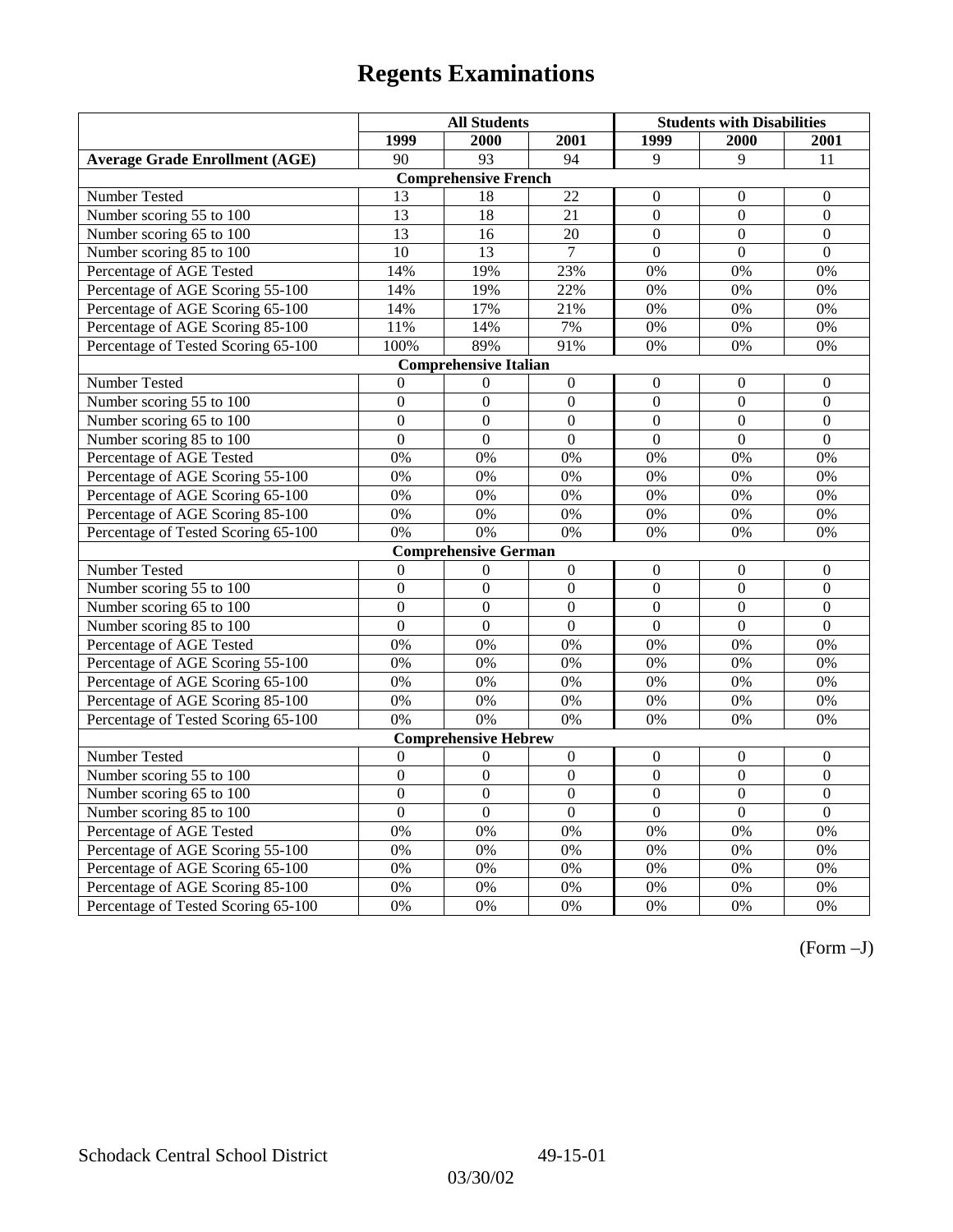|                                       | <b>All Students</b> |                              |          | <b>Students with Disabilities</b> |                |                |
|---------------------------------------|---------------------|------------------------------|----------|-----------------------------------|----------------|----------------|
|                                       | 1999                | 2000                         | 2001     | 1999                              | 2000           | 2001           |
| <b>Average Grade Enrollment (AGE)</b> | 90                  | 93                           | 94       | 9                                 | 9              | 11             |
|                                       |                     | <b>Comprehensive Spanish</b> |          |                                   |                |                |
| Number Tested                         | 41                  | 49                           | 40       | $\Omega$                          | $\overline{2}$ |                |
| Number scoring 55 to 100              | 41                  | 49                           | 40       | $\overline{0}$                    | $\#$           | #              |
| Number scoring 65 to 100              | 40                  | 47                           | 40       | $\theta$                          | #              | $\#$           |
| Number scoring 85 to 100              | 28                  | 19                           | 33       | $\theta$                          | #              | #              |
| Percentage of AGE Tested              | 46%                 | 53%                          | 43%      | 0%                                | #              | #              |
| Percentage of AGE Scoring 55-100      | 46%                 | 53%                          | 43%      | 0%                                | #              | #              |
| Percentage of AGE Scoring 65-100      | 44%                 | 51%                          | 43%      | 0%                                | #              | #              |
| Percentage of AGE Scoring 85-100      | 31%                 | 20%                          | 35%      | 0%                                | #              | #              |
| Percentage of Tested Scoring 65-100   | 98%                 | 96%                          | 100%     | 0%                                | #              | #              |
|                                       |                     | <b>Comprehensive Latin</b>   |          |                                   |                |                |
| Number Tested                         | 0                   | $\theta$                     | $\Omega$ | $\theta$                          | $\overline{0}$ | $\overline{0}$ |
| Number scoring 55 to 100              | $\overline{0}$      | $\theta$                     | $\Omega$ | $\Omega$                          | $\theta$       | $\theta$       |
| Number scoring $65$ to $100$          | $\mathbf{0}$        | $\theta$                     | $\Omega$ | $\theta$                          | $\theta$       | $\theta$       |
| Number scoring 85 to 100              | $\theta$            | $\theta$                     | $\Omega$ | $\Omega$                          | $\theta$       | $\Omega$       |
| Percentage of AGE Tested              | 0%                  | 0%                           | $0\%$    | 0%                                | 0%             | 0%             |
| Percentage of AGE Scoring 55-100      | 0%                  | 0%                           | 0%       | 0%                                | 0%             | 0%             |
| Percentage of AGE Scoring 65-100      | 0%                  | 0%                           | 0%       | 0%                                | 0%             | 0%             |
| Percentage of AGE Scoring 85-100      | 0%                  | 0%                           | 0%       | $0\%$                             | 0%             | 0%             |
| Percentage of Tested Scoring 65-100   | 0%                  | 0%                           | 0%       | 0%                                | 0%             | 0%             |

(Form – K)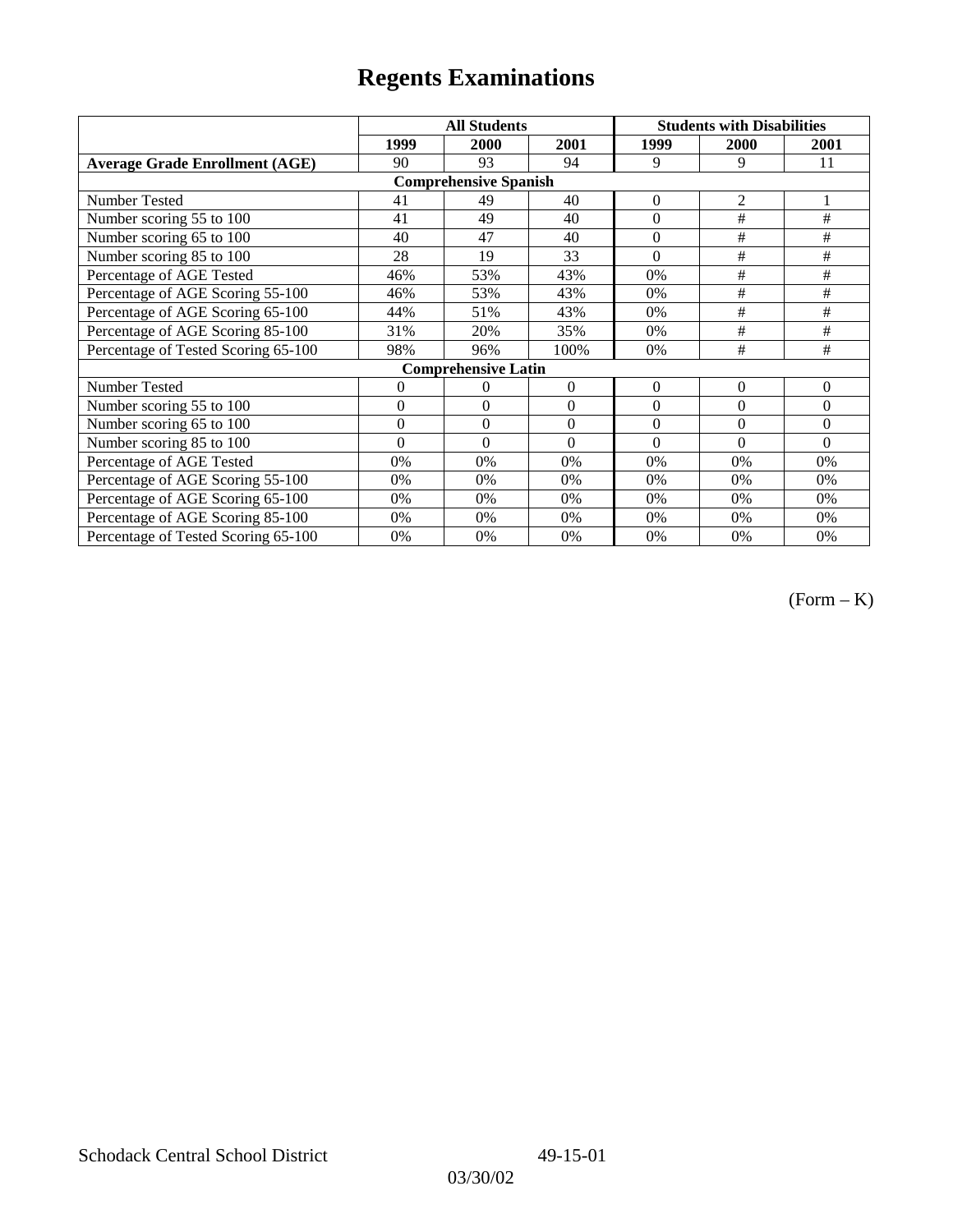|                                       | <b>All Students</b> |                                       |                  | <b>Students with Disabilities</b> |                          |                  |  |  |
|---------------------------------------|---------------------|---------------------------------------|------------------|-----------------------------------|--------------------------|------------------|--|--|
|                                       | 1999                | 2000                                  | 2001             | 1999                              | 2000                     | 2001             |  |  |
| <b>Average Grade Enrollment (AGE)</b> | 90                  | 93                                    | 94               | 9                                 | 9                        | 11               |  |  |
|                                       |                     | Math II                               |                  |                                   |                          |                  |  |  |
| Number Tested                         | 85                  | 86                                    | $\overline{2}$   | 5                                 | 1                        | $\boldsymbol{0}$ |  |  |
| Number scoring 55 to 100              | $\overline{73}$     | 56                                    | #                | $\overline{4}$                    | $\#$                     | $\overline{0}$   |  |  |
| Number scoring 65 to 100              | 65                  | 49                                    | $\#$             | $\overline{4}$                    | $\#$                     | $\overline{0}$   |  |  |
| Number scoring 85 to 100              | 24                  | $\overline{20}$                       | $\overline{\#}$  | $\mathbf{1}$                      | $\overline{+}$           | $\overline{0}$   |  |  |
| Percentage of AGE Tested              | 94%                 | 92%                                   | $\overline{\#}$  | 56%                               | #                        | 0%               |  |  |
| Percentage of AGE Scoring 55-100      | 81%                 | 60%                                   | $\overline{\#}$  | 44%                               | $\overline{\overline{}}$ | 0%               |  |  |
| Percentage of AGE Scoring 65-100      | 72%                 | 53%                                   | $\#$             | 44%                               | $\overline{\overline{}}$ | 0%               |  |  |
| Percentage of AGE Scoring 85-100      | 27%                 | 22%                                   | $\overline{\#}$  | 11%                               | #                        | 0%               |  |  |
| Percentage of Tested Scoring 65-100   | 76%                 | 57%                                   | $\overline{\#}$  | 80%                               | $\overline{+}$           | 0%               |  |  |
| <b>Math III</b>                       |                     |                                       |                  |                                   |                          |                  |  |  |
| Number Tested                         | 62                  | 70                                    | 61               | $\theta$                          | $\overline{2}$           | $\mathbf{0}$     |  |  |
| Number scoring 55 to 100              | $\overline{57}$     | 66                                    | 56               | $\overline{0}$                    | #                        | $\overline{0}$   |  |  |
| Number scoring 65 to 100              | 49                  | 55                                    | 51               | $\theta$                          | $\#$                     | $\overline{0}$   |  |  |
| Number scoring 85 to 100              | 23                  | 18                                    | 28               | $\theta$                          | $\overline{\overline{}}$ | $\Omega$         |  |  |
| Percentage of AGE Tested              | 69%                 | 75%                                   | 65%              | 0%                                | $\#$                     | 0%               |  |  |
| Percentage of AGE Scoring 55-100      | 63%                 | 71%                                   | 60%              | 0%                                | #                        | 0%               |  |  |
| Percentage of AGE Scoring 65-100      | 54%                 | 59%                                   | 54%              | 0%                                | $\overline{\overline{}}$ | 0%               |  |  |
| Percentage of AGE Scoring 85-100      | 26%                 | 19%                                   | 30%              | 0%                                | $\overline{\overline{}}$ | 0%               |  |  |
| Percentage of Tested Scoring 65-100   | 79%                 | 79%                                   | 84%              | 0%                                | #                        | 0%               |  |  |
|                                       |                     | Math B (first administered June 2001) |                  |                                   |                          |                  |  |  |
| Number Tested                         |                     |                                       | $\theta$         |                                   |                          | $\mathbf{0}$     |  |  |
| Number scoring 55 to 100              |                     |                                       | $\theta$         |                                   |                          | $\Omega$         |  |  |
| Number scoring 65 to 100              |                     |                                       | $\boldsymbol{0}$ |                                   |                          | $\overline{0}$   |  |  |
| Number scoring 85 to 100              |                     |                                       | $\overline{0}$   |                                   |                          | $\theta$         |  |  |
| Percentage of AGE Tested              |                     |                                       | 0%               |                                   |                          | 0%               |  |  |
| Percentage of AGE Scoring 55-100      |                     |                                       | 0%               |                                   |                          | 0%               |  |  |
| Percentage of AGE Scoring 65-100      |                     |                                       | 0%               |                                   |                          | 0%               |  |  |
| Percentage of AGE Scoring 85-100      |                     |                                       | 0%               |                                   |                          | 0%               |  |  |
| Percentage of Tested Scoring 65-100   |                     |                                       | 0%               |                                   |                          | 0%               |  |  |

 $(Form - L)$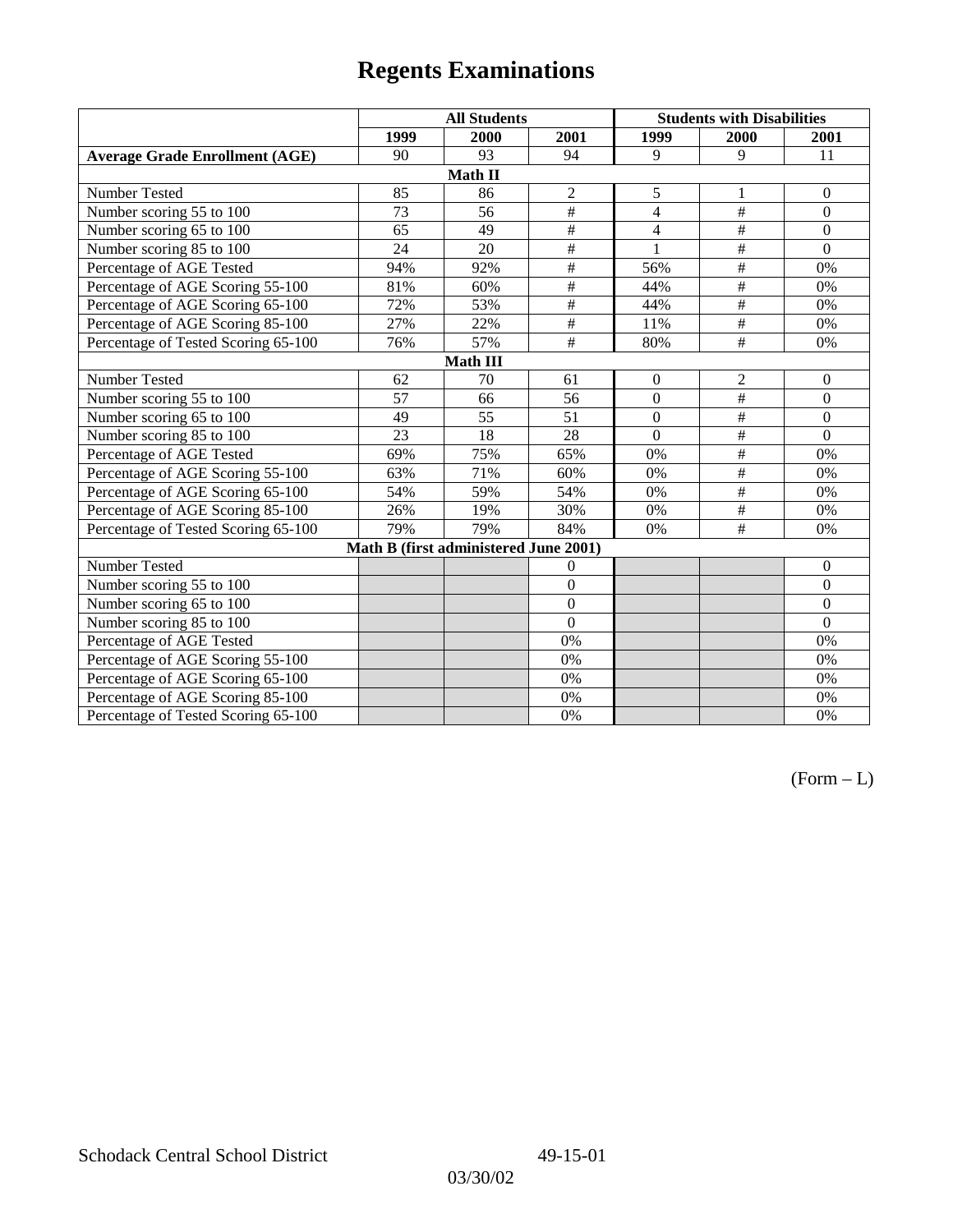|                                                                | <b>All Students</b> |                                                 |                         | <b>Students with Disabilities</b> |                  |                                            |  |  |
|----------------------------------------------------------------|---------------------|-------------------------------------------------|-------------------------|-----------------------------------|------------------|--------------------------------------------|--|--|
|                                                                | 1999                | 2000                                            | 2001                    | 1999                              | <b>2000</b>      | 2001                                       |  |  |
| <b>Average Grade Enrollment (AGE)</b>                          | 90                  | 93                                              | 94                      | $\mathbf{Q}$                      | 9                | 11                                         |  |  |
| Earth Science (last administered January 2001)                 |                     |                                                 |                         |                                   |                  |                                            |  |  |
| Number Tested                                                  | 10                  | 1                                               | $\Omega$                | 5                                 | $\boldsymbol{0}$ | $\boldsymbol{0}$                           |  |  |
| Number scoring 55 to 100                                       | 8                   | $\#$                                            | $\boldsymbol{0}$        | $\overline{4}$                    | $\overline{0}$   | $\boldsymbol{0}$                           |  |  |
| Number scoring 65 to 100                                       | $\overline{4}$      | $\#$                                            | $\Omega$                | 3                                 | $\theta$         | $\theta$                                   |  |  |
| Number scoring 85 to 100                                       | $\mathbf{0}$        | $\overline{\#}$                                 | $\overline{0}$          | $\overline{0}$                    | $\mathbf{0}$     | $\mathbf{0}$                               |  |  |
| Percentage of AGE Tested                                       | 11%                 | #                                               | 0%                      | 56%                               | 0%               | 0%                                         |  |  |
| Percentage of AGE Scoring 55-100                               | 9%                  | $\#$                                            | 0%                      | 44%                               | 0%               | 0%                                         |  |  |
| Percentage of AGE Scoring 65-100                               | 4%                  | $\#$                                            | 0%                      | 33%                               | 0%               | 0%                                         |  |  |
| Percentage of AGE Scoring 85-100                               | 0%                  | $\overline{\#}$                                 | 0%                      | 0%                                | $0\%$            | 0%                                         |  |  |
| Percentage of Tested Scoring 65-100                            | 40%                 | $\overline{+}$                                  | 0%                      | 60%                               | 0%               | 0%                                         |  |  |
| Physical Setting: Earth Science (first administered June 2001) |                     |                                                 |                         |                                   |                  |                                            |  |  |
| Number Tested                                                  |                     |                                                 | 93                      |                                   |                  | 12                                         |  |  |
| Number scoring 55 to 100                                       |                     |                                                 | 83                      |                                   |                  | $8\,$                                      |  |  |
| Number scoring 65 to 100                                       |                     |                                                 | $\overline{74}$         |                                   |                  | 5                                          |  |  |
| Number scoring 85 to 100                                       |                     |                                                 | 40                      |                                   |                  | $\boldsymbol{0}$                           |  |  |
| Percentage of AGE Tested                                       |                     |                                                 | 99%                     |                                   |                  | 109%                                       |  |  |
| Percentage of AGE Scoring 55-100                               |                     |                                                 | 88%                     |                                   |                  | 73%                                        |  |  |
| Percentage of AGE Scoring 65-100                               |                     |                                                 | 79%                     |                                   |                  | 45%                                        |  |  |
| Percentage of AGE Scoring 85-100                               |                     |                                                 | 43%                     |                                   |                  | 0%                                         |  |  |
| Percentage of Tested Scoring 65-100                            |                     |                                                 | 80%                     |                                   |                  | 42%                                        |  |  |
|                                                                |                     | <b>Biology (last administered January 2001)</b> |                         |                                   |                  |                                            |  |  |
| Number Tested                                                  | 99                  | 92                                              | 4                       | 12                                | $\boldsymbol{7}$ | 1                                          |  |  |
| Number scoring 55 to 100                                       | 93                  | 83                                              | #                       | 9                                 | 3                | $\#$                                       |  |  |
| Number scoring 65 to 100                                       | 80                  | 71                                              | $\#$                    | 5                                 | $\mathbf{1}$     | $\#$                                       |  |  |
| Number scoring 85 to 100                                       | 35                  | $\overline{25}$                                 | $\overline{\ddot{\pi}}$ | $\overline{2}$                    | $\theta$         | $\overline{\ddot{}}$                       |  |  |
| Percentage of AGE Tested                                       | 110%                | 99%                                             | $\overline{\ddot{\pi}}$ | 133%                              | 78%              | $\overline{\#}$                            |  |  |
| Percentage of AGE Scoring 55-100                               | 103%                | 89%                                             | #                       | 100%                              | 33%              | $\overline{\#}$                            |  |  |
| Percentage of AGE Scoring 65-100                               | 89%                 | 76%                                             | $\#$                    | 56%                               | 11%              | $\#$                                       |  |  |
| Percentage of AGE Scoring 85-100                               | 39%                 | 27%                                             | $\#$                    | 22%                               | 0%               | $\#$                                       |  |  |
| Percentage of Tested Scoring 65-100                            | 81%                 | 77%                                             | #                       | 42%                               | 14%              | $\overline{\#}$                            |  |  |
| <b>Chemistry</b>                                               |                     |                                                 |                         |                                   |                  |                                            |  |  |
| Number Tested                                                  | 88                  | 81                                              | 73                      | 3                                 | 3                | 2                                          |  |  |
| Number scoring 55 to 100                                       | 75                  | 73                                              | 67                      | $\overline{\#}$                   | $\overline{\#}$  | $\#$                                       |  |  |
| Number scoring 65 to 100                                       | 63                  | 63                                              | $\overline{57}$         | $\overline{\#}$                   | $\overline{\#}$  | $\overline{\#}$                            |  |  |
| Number scoring 85 to 100                                       | 21                  | 26                                              | 20                      | $\#$                              | $\#$             | $\#$                                       |  |  |
| Percentage of AGE Tested                                       | 98%                 | 87%                                             | 78%                     | $\#$                              | $\#$             | $\#$                                       |  |  |
| Percentage of AGE Scoring 55-100                               | 83%                 | 78%                                             | 71%                     | $\#$                              | #                | #                                          |  |  |
| Percentage of AGE Scoring 65-100                               | 70%                 | 68%                                             | 61%                     | $\overline{\#}$                   | $\overline{\#}$  | $\overline{\#}$                            |  |  |
| Percentage of AGE Scoring 85-100                               | 23%                 | 28%                                             | 21%                     | $\frac{1}{2}$                     | $\frac{1}{2}$    | $\overline{\#}$                            |  |  |
| Percentage of Tested Scoring 65-100                            | 72%                 | 78%                                             | 78%                     | $\#$                              | $\overline{+}$   | $\overline{+}$<br>$\Gamma$<br>$\mathbf{M}$ |  |  |

(Form – M)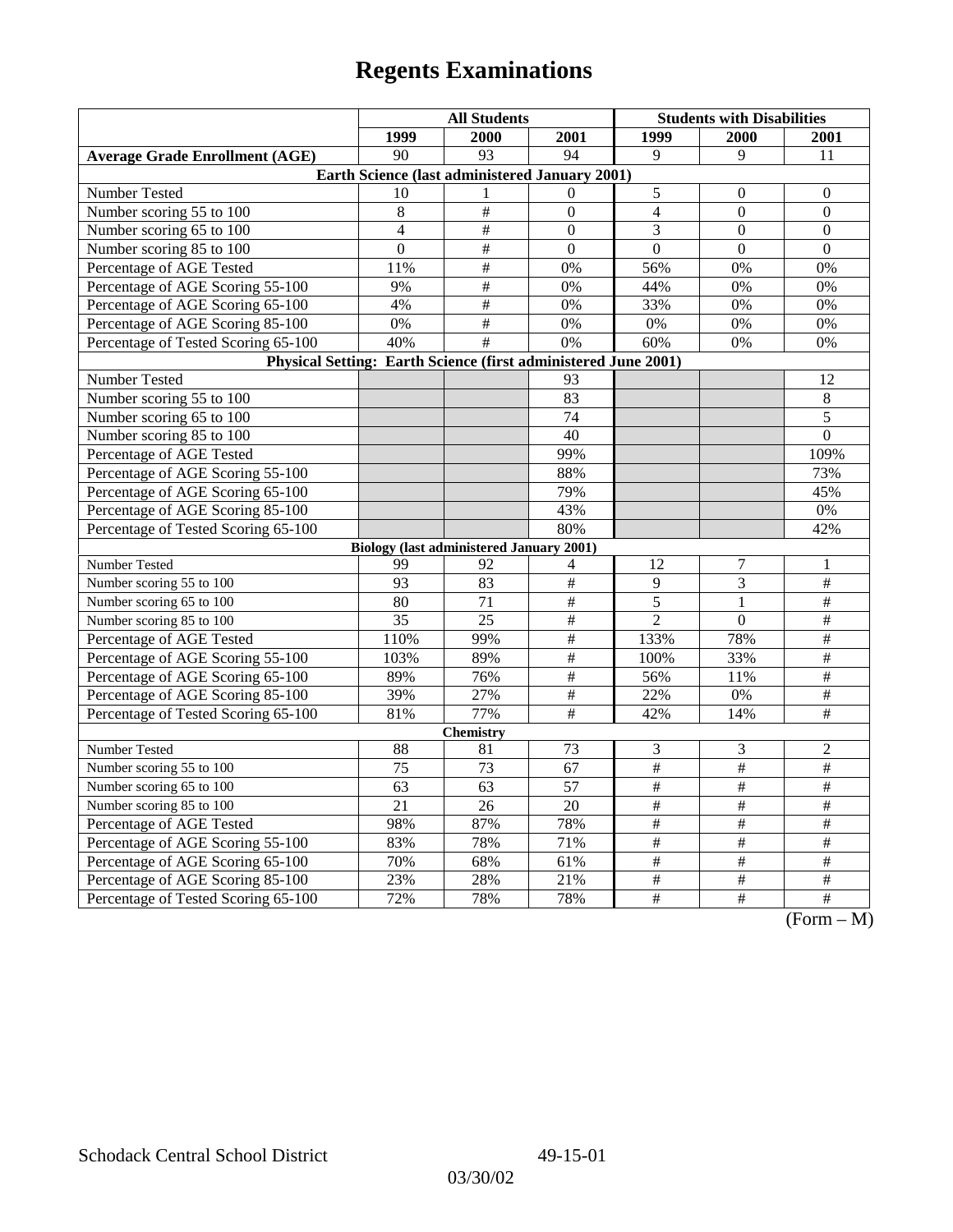|                                                   | <b>All Students</b> |      |      | <b>Students with Disabilities</b> |                |                |  |  |
|---------------------------------------------------|---------------------|------|------|-----------------------------------|----------------|----------------|--|--|
|                                                   | 1999                | 2000 | 2001 | 1999                              | 2000           | 2001           |  |  |
| <b>Average Grade Enrollment (AGE)</b>             | 90                  | 93   | 94   | 9                                 | 9              | 11             |  |  |
| Living Environment (first administered June 2001) |                     |      |      |                                   |                |                |  |  |
| <b>Number Tested</b>                              |                     |      | 95   |                                   |                | 6              |  |  |
| Number scoring 55 to 100                          |                     |      | 94   |                                   |                | 5              |  |  |
| Number scoring 65 to 100                          |                     |      | 91   |                                   |                | 4              |  |  |
| Number scoring 85 to 100                          |                     |      | 21   |                                   |                | $\Omega$       |  |  |
| Percentage of AGE Tested                          |                     |      | 101% |                                   |                | 55%            |  |  |
| Percentage of AGE Scoring 55-100                  |                     |      | 100% |                                   |                | 45%            |  |  |
| Percentage of AGE Scoring 65-100                  |                     |      | 97%  |                                   |                | 36%            |  |  |
| Percentage of AGE Scoring 85-100                  |                     |      | 22%  |                                   |                | 0%             |  |  |
| Percentage of Tested Scoring 65-100               |                     |      | 96%  |                                   |                | 67%            |  |  |
| <b>Physics</b>                                    |                     |      |      |                                   |                |                |  |  |
| Number Tested                                     | 32                  | 39   | 34   |                                   | $\overline{0}$ | $\overline{2}$ |  |  |
| Number scoring 55 to 100                          | 31                  | 39   | 33   | #                                 | $\theta$       | #              |  |  |
| Number scoring 65 to 100                          | 31                  | 37   | 28   | #                                 | $\theta$       | #              |  |  |
| Number scoring 85 to 100                          | 15                  | 11   | 8    | #                                 | $\Omega$       | #              |  |  |
| Percentage of AGE Tested                          | 36%                 | 42%  | 36%  | #                                 | 0%             | #              |  |  |
| Percentage of AGE Scoring 55-100                  | 34%                 | 42%  | 35%  | $\#$                              | 0%             | #              |  |  |
| Percentage of AGE Scoring 65-100                  | 34%                 | 40%  | 30%  | #                                 | 0%             | #              |  |  |
| Percentage of AGE Scoring 85-100                  | 17%                 | 12%  | 9%   | #                                 | $0\%$          | #              |  |  |
| Percentage of Tested Scoring 65-100               | 97%                 | 95%  | 82%  | #                                 | 0%             | #              |  |  |

 $(Form - N)$